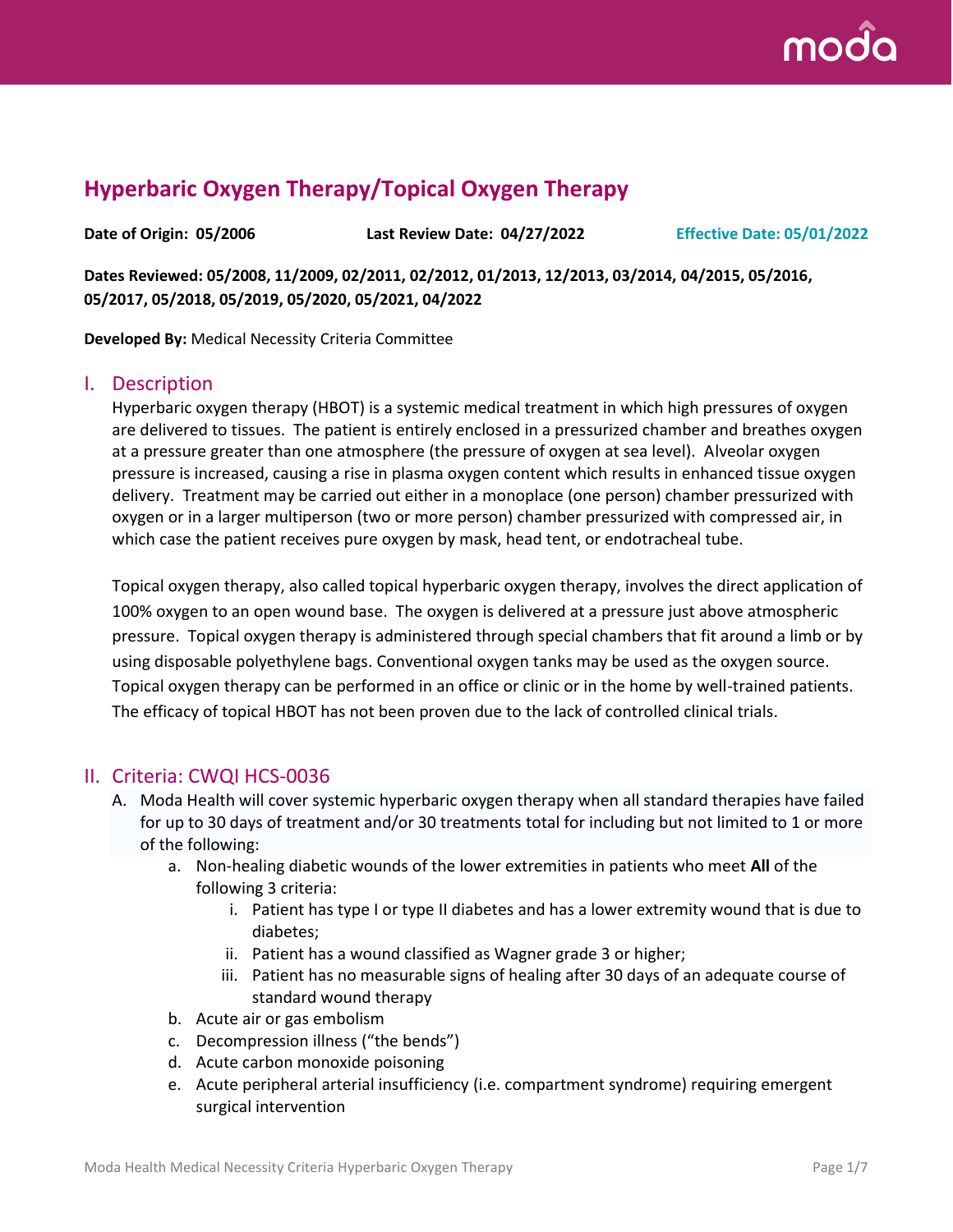- f. Acute traumatic peripheral ischemia (including crush injuries and suturing of severed limbs)
- g. Cyanide poisoning
- h. Gas gangrene
- i. Compromised skin grafts and flaps
- j. Chronic refractory osteomyelitis, unresponsive to conventional medical and surgical management
- k. Idiopathic sudden deafness, acoustic trauma or noise-induced hearing loss when HBOT is initiated within three months after onset.
- l. Radiation necrosis (osteoradionecrosis, myoradionecrosis, brain radionecrosis, and other soft tissue radiation necrosis) as an adjunct to conventional treatment
- m. Prophylactic pre- and post-treatment for members undergoing dental surgery of a radiated jaw
- n. Acute cerebral edema (not covered for Medicare)
- o. Intracranial Abscess (not covered for Medicare)
- p. Exceptional blood loss anemia when there is overwhelming blood loss and transfusion is not possible due to no suitable blood available or religion does not permit transfusions (not covered for Medicare).
- q. Burns of the hands, face or groin area, or deep second-degree and third degree burns that cover 20% or more of the patient's body
- r. Necrotizing soft tissue infections, including refractory mycoses such as mucormycosis, Conidiobolus coronato and actinomycosis, severe enough to require multiple surgical procedures
- s. Actinomycosis as adjunct to conventional therapy
- t. Central retinal artery occlusion
- u. Radiation cystitis that is resistant or has failed conservative intervention
- v. Other indications not listed with further investigation determined appropriate.
- B. Systemic hyperbaric oxygen therapy is considered investigational and NOT covered including but not limited to **All** of the following indications:
	- a. Brown recluse spider bites
	- b. Cutaneous, decubitus, and stasis ulcers
	- c. Chronic peripheral vascular insufficiency
	- d. Crohn's Disease
	- e. Anaerobic septicemia
	- f. Skin burns (thermal)
	- g. Senility
	- h. Myocardial infarction
	- i. Cardiogenic shock
	- j. Sickle cell anemia
	- k. Acute thermal and chemical pulmonary damage, (i.e. smoke inhalation with pulmonary insufficiency)
	- l. Acute or chronic cerebral vascular insufficiency
	- m. Hepatic necrosis
	- n. Aerobic septicemia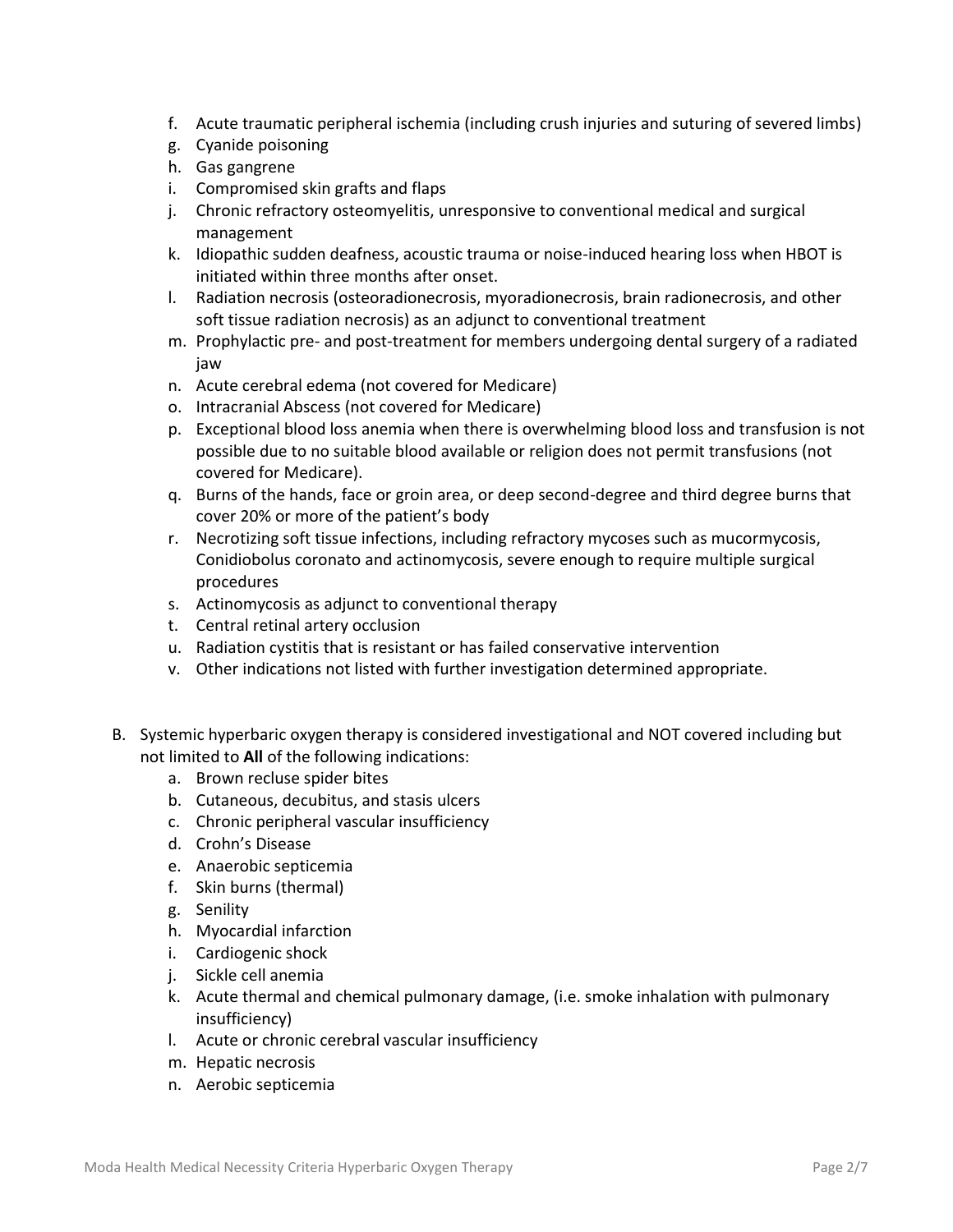- o. Nonvascular causes of chronic brain syndrome (Pick's disease, Alzheimer disease, Korsakoff's disease)
- p. Tetanus
- q. Systemic aerobic infection
- r. Organ transplantation
- s. Pulmonary emphysema
- t. Exceptional blood loss anemia
- u. Multiple sclerosis
- v. Arthritic diseases
- w. Acute cerebral edema
- x. Autism Spectrum Disorders
- C. Moda Health considers systemic hyperbaric oxygen therapy experimental and investigational for patients with **All** of the following contraindications to HBO. The safety and effectiveness of HBO for persons with these contraindications have not been established:
	- a. Request is **NOT** for untreated pneumothorax
	- b. Hyperbaric oxygen is **NOT** being used concurrent with the administration of doxorubicin, cisplatin, bleomycin or disulfiram
	- c. Use of hyperbaric oxygen is **NOT** for premature infants (birth prior to 37 weeks gestation)
	- d. The request is **NOT** for topical oxygen therapy, including topical HBO administered to an open wound in a small limb-encasing device, as this is considered experimental and investigational because its efficacy has not been established through controlled clinical trials.

#### D. **Limitations:**

After initial authorization of up to 30 days of treatment and/or 30 treatments total, Moda Health will request a progress report prior to authorization of additional HBO treatment. Wounds must be evaluated at least every 30 days during administration of HBOT. Continued treatment with HBO therapy is not covered if measurable signs of healing have not been demonstrated within any 30 day period of treatment.

### III. Information Submitted with the Prior Authorization Request:

- 1. Chart notes from ordering specialist including history and physical
- 2. Treatment history
- 3. Treatment plan including number of HBO sessions anticipated
- 4. Progress report for continued treatment with HBO

### IV. CPT or HCPC codes covered:

| <b>Codes</b> | <b>Description</b>                                                             |
|--------------|--------------------------------------------------------------------------------|
| l G0277      | Hyperbaric oxygen under pressure, full body chamber, per 30 minute interval    |
| 99183        | Physician attendance and supervision of hyperbaric oxygen therapy, per session |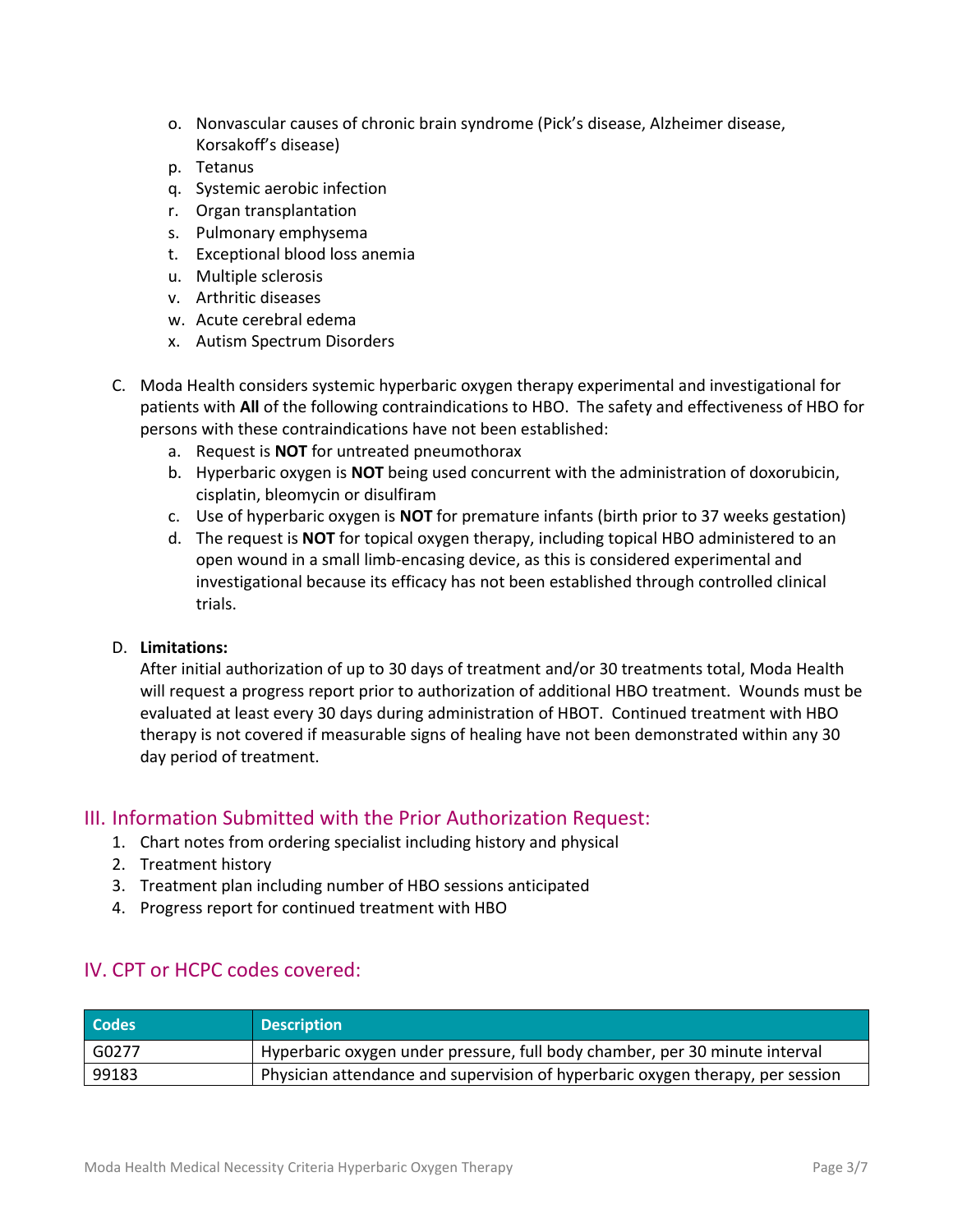# V. CPT or HCPC codes NOT covered:

| <b>Codes</b> | <b>Description</b>                                                                             |
|--------------|------------------------------------------------------------------------------------------------|
| A4575        | Topical hyperbaric oxygen chamber, disposable                                                  |
| E0446        | Topical oxygen delivery system, not otherwise specified, includes all supplies and accessories |
|              |                                                                                                |

## VI. Annual Review History

| <b>Review Date</b> | <b>Revisions</b>                                                      | <b>Effective Date</b> |
|--------------------|-----------------------------------------------------------------------|-----------------------|
| 01/2013            | Annual Review: Added table with review date, revisions, and effective | 01/23/2013            |
|                    | date. Dr. Engrav's signature added instead of Dr. Mills.              |                       |
| 12/2013            | Annual Review: No changes                                             | 12/19/2013            |
| 03/14              | Removed the recommended number of treatments from each indication     | 04/03/14              |
|                    | and added review after 30 days or 30 treatments total.                |                       |
| 04/2015            | Annual Review: No changes                                             | 04/01/2015            |
| 06/2015            | Added ICD-9 codes and Medicare Guidelines                             | 06/24/2015            |
| 01/2016            | Deleted ICD-9 codes, Added ICD-10 codes                               | 01/25/2016            |
| 05/2017            | Annual Review: Updated to new template, added not covered             | 05/24/2016            |
|                    | indications.                                                          |                       |
| 05/2018            | <b>Annual Review:</b>                                                 | 05/23/2018            |
| 05/2019            | Annual Review: No changes                                             | 06/01/2019            |
| 05/2020            | Annual Review: No content changes                                     | 06/01/2020            |
| 05/2021            | Annual Review: No content changes                                     | 06/01/2021            |
| 04/2022            | Annual Review: no changes                                             | 05/01/2022            |

## VII. References

- 1. Bennett MH, Feldmeier J, Hampson N, et al. Hyperbaric oxygen therapy for late radiation tissue injury. Cochrane Database Syst Rev. 2005; (3):CD005005.
- 2. Brown, J. Hyperbaric oxygen therapy: Its use and appropriateness. Department of Health and Human Services Office of Inspector General. October 2000. OEI 06-99-00090.
- 3. CMS National Coverage Determination (NCD) for Hyperbaric Oxygen therapy (20.29), Publication number 100-3, Revised 6/19/2006, accessed on 05/23/2017 at: http://www.cms.gov/medicarecoverage-database/details/ncddetails.aspx?NCDId=12&ncdver=3&CoverageSelection=Both&ArticleType=All&PolicyType=Final&s

=Oregon&KeyWord=hyperbaric&KeyWordLookUp=Title&KeyWordSearchType=And&bc=gAAAAB AAAAAAAA%3d%3d&

- 4. Cronje, F. Oxygen therapy and wound healing topical oxygen is not hyperbaric oxygen therapy. S. Afr. Med J. November 2005; 95(11):840.
- 5. Kizer K. Hyperbaric emergencies. West J Med. January 1983; 138(1):87-88.
- 6. McDonagh M, Helfand M, Carson S, Russman BS. Hyperbaric oxygen therapy for traumatic brain injury: A systematic review of the evidence. Arch Phys Med Rehabil. 2004; 85(7):1198-1204.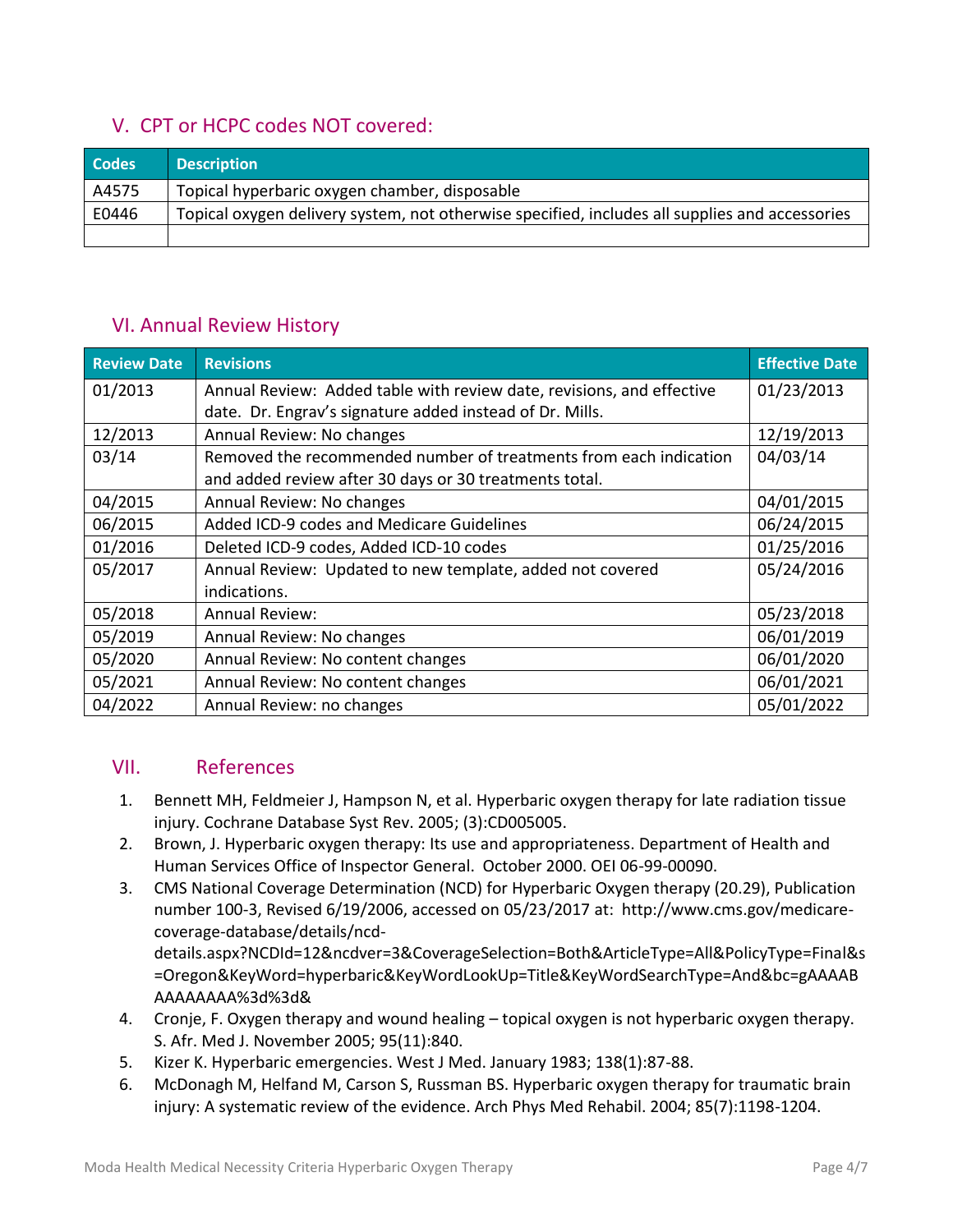- 7. Merck Manual 17<sup>th</sup> Edition. Hyperbaric oxygen therapy. Section 21, Chapter 292.
- 8. Riseman JA, Zamboni WA, Curtis A, et al. Hyperbaric oxygen therapy for necrotizing fasciitis reduces mortality and the need for debridements. Surgery. November 1990; 108(5):847-50.
- 9. The Undersea and Hyperbaric Medical Society (UHMS) Hyperbaric Oxygen Committee Guidelines: Indications for hyperbaric oxygen therapy. Kensington, MD: UHMS; 2014. Accessed on May 23, 2017 Available at https://www.uhms.org/resources/hbo-indications.html
- 10. Villanueva E, Bennet MH, Wasiak J, Lehm JP. Hyperbaric oxygen therapy for thermal burns. Cochrane Database Syst Rev. 2004 ;(3):CD004727.
- 11. Wang C, Schwaitzberg S, Berliner E, et al. Hyperbaric oxygen for treating wounds. Archives of Surgery. 2003; 138(3):272-279.
- 12. Wang J, Li F, Calhoun JH, Mader JT. The role and effectiveness of adjunctive hyperbaric oxygen therapy in the management of musculoskeletal disorder. J Postgrad Med. 2002; 48:226-31.
- 13. Wang C, Schwaitzberg S, Berliner E, et al. Hyperbaric oxygen for treating wounds: A systematic review of the literature. Arch Surg. 2003;138(3):272-280.
- 14. Weaver L, Hopkins R, Chan K, et al. Hyperbaric oxygen for acute carbon monoxide poisoning. The New England Journal of Medicine. October 2002; 347(14):1057-1067.
- 15. Wilkinson D, Doolette D. Hyperbaric oxygen treatment and survival from necrotizing soft tissue infection. Archives of Surgery. 2004; 139(12):1339-1345.
- 16. Physician Advisors

| ICD 10 code     | <b>ICD 10 Code Description</b>                                                  |  |
|-----------------|---------------------------------------------------------------------------------|--|
| A42.0-A42.9     | Actinomycosis                                                                   |  |
| A48.0           | Gas gangrene                                                                    |  |
| D50.0           | Iron deficiency anemia secondary to blood loss (chronic) [overwhelming and      |  |
|                 | transfusion is impossible because there is no suitable blood available or       |  |
|                 | religion does not permit]                                                       |  |
| D62             | Acute post hemorrhagic anemia                                                   |  |
| E10.621-E10-622 | Type I diabetes mellitus with skin ulcer                                        |  |
| E11.621-E11.622 | Type 2 diabetes mellitus with skin ulcer                                        |  |
| G93.6           | Cerebral edema                                                                  |  |
| H83.3x1-H83.3x9 | Noise effects on inner ear [noise-induced hearing loss when HBOT is initiated   |  |
|                 | within 3 months after onset]                                                    |  |
| H91.20 - H91.23 | Sudden idiopathic hearing loss [idiopathic when HBOT is initiated within 3      |  |
|                 | months after onset]                                                             |  |
| 170.201-170.92  | Atherosclerosis of native arteries and bypass graft(s) of the extremities       |  |
| $172.1 - 172.4$ | Other aneurysm of extremities                                                   |  |
| 173.00 - 173.1  | Other peripheral vascular disease                                               |  |
| $174.2 - 174.3$ | Arterial embolism of the extremities [acute peripheral arterial insufficiency]  |  |
| 174.5           | Arterial embolism and thrombosis of the iliac artery [acute peripheral arterial |  |
|                 | insufficiency]                                                                  |  |
| 187.2           | Venous insufficiency (chronic) (peripheral                                      |  |
| L97.101-L97.929 | Non-pressure chronic ulcer of lower limb, not elsewhere classified              |  |

## Appendix 1 – Covered Diagnosis Codes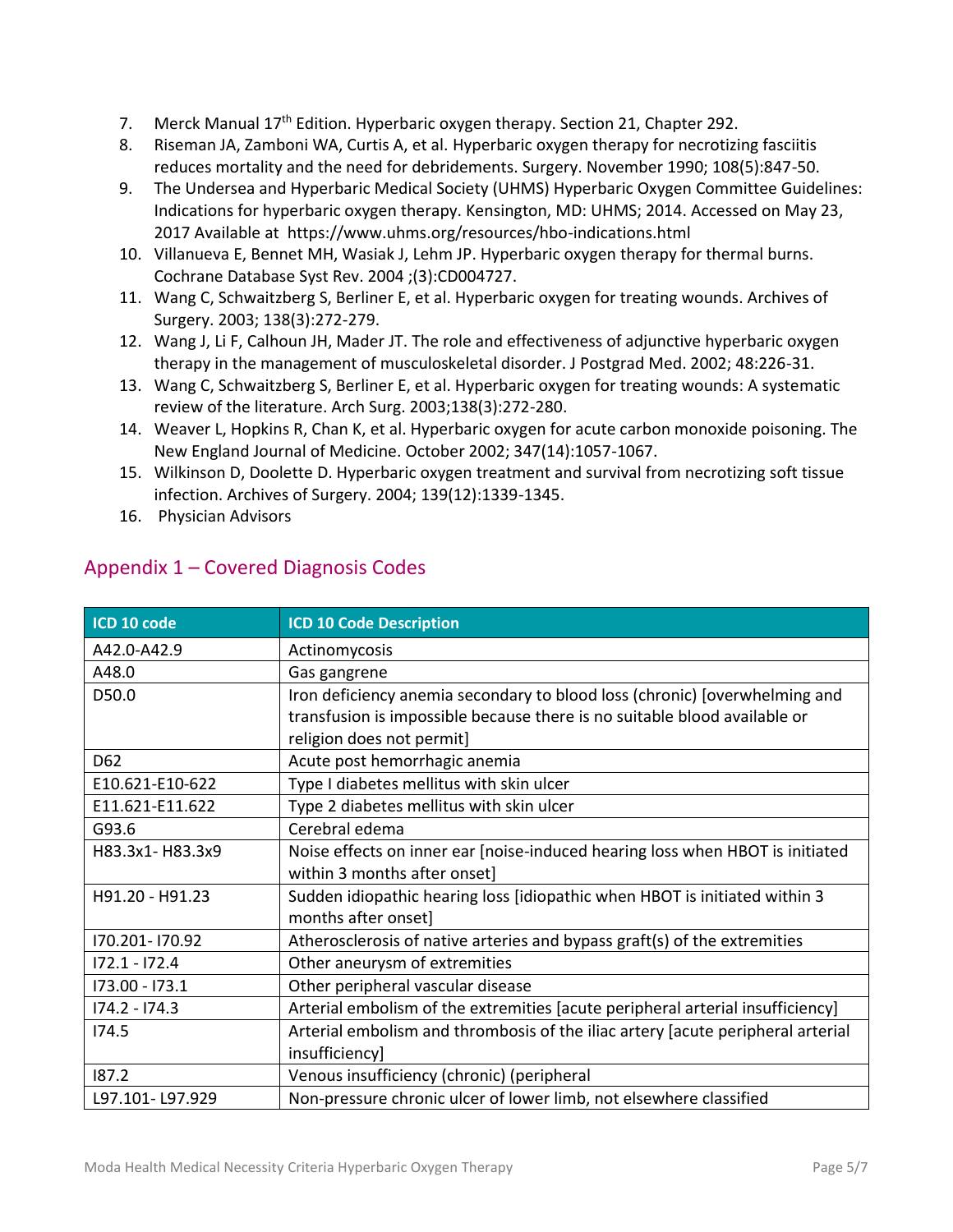| M27.2              | Inflammatory conditions of the jaws                                              |  |
|--------------------|----------------------------------------------------------------------------------|--|
| M27.8              | Other specified diseases of jaw                                                  |  |
| M72.6              | Necrotizing fasciitis                                                            |  |
| M86.30-M86.39      | Chronic multifocal osteomyelitis                                                 |  |
| M86.40-M86.49      | Chronic osteomyelitis with draining sinus                                        |  |
| M86.50-M86.59      | Other chronic hematogenous osteomyelitis                                         |  |
| M86.60-M86.69      | Other chronic osteomyelitis                                                      |  |
| M86.8X1-M86.8X9    | Other osteomyelitis                                                              |  |
| M87.08             | Idiopathic aseptic necrosis of bone, other site [jaw]                            |  |
| R65.10             | Systemic inflammatory response syndrome (SIRS) of non-infectious origin          |  |
|                    | without acute organ dysfunction                                                  |  |
| S07.0XXS-S07.9XXS  | Crushing injuries of head                                                        |  |
| S35.511A-S35.516S  | Injury to the iliac artery or vein                                               |  |
| S38.1XXA-S38.1XXS  | Crushing injury of abdomen, lower back, and pelvis                               |  |
| S45.001A-S45.009S  | Injury to axillary artery                                                        |  |
| S45.101A-S45.109S  | Injury to brachial artery                                                        |  |
| S47.1XXA-S47.9XXS  | Crushing injury of shoulder and upper arm                                        |  |
| S75.001A -S75.009S | Injury of femoral artery                                                         |  |
| S77.00XA-S77.22XS  | Crushing injury of hip and thigh                                                 |  |
| S85.001A -S85.009S | Injury to popliteal artery                                                       |  |
| T57.3X1A-T57.3X4S  | Toxic effect of hydrogen cyanide [with co-existing carbon monoxide               |  |
|                    | poisoning]                                                                       |  |
| T58.01XA-T58.04XS  | Toxic effect of carbon monoxide from unspecified source, undetermined,           |  |
|                    | initial encounter                                                                |  |
| T65.0X1A-T65.0X4S  | Toxic effect of cyanides [with co-existing carbon monoxide poisoning]            |  |
| T66.XXXA-T66.XXXS  | Radiation sickness, unspecified, sequela                                         |  |
| T70.0XXA-T70.9XXS  | Effects of air pressure and water pressure                                       |  |
| T79.0XXA-T79.9XXS  | Air embolism (traumatic) [acute]                                                 |  |
| T79.A0XA-T79.A9XS  | Compartment syndrome, unspecified, sequela                                       |  |
| T80.0XXA-T80.0XXS  | Air embolism following infusion, transfusion and therapeutic injection           |  |
| T81.30XA-T81.33XS  | Disruption of wound, unspecified, initial encounter                              |  |
| T84.7XXA-T84.7XXS  | Infection and inflammatory reaction due to other internal orthopedic             |  |
|                    | prosthetic devices, implants and grafts, initial encounter                       |  |
| T85.81XA T85.89XS  | Other specified complications of internal prosthetic devices, implants and       |  |
|                    | grafts, not elsewhere classified [compromised skin grafts and flaps]             |  |
| T86.820 - T86.829  | Complications of skin graft (allograft) (autograft) [compromised skin grafts and |  |
|                    | flaps]                                                                           |  |
| T87.0X1-T87.0X9    | Complications of reattached (part of) upper extremity                            |  |
| T87.1X1-T87.1X9    | Complications of reattached (part of) lower extremity                            |  |
| T87.2              | Complications of other reattached body part                                      |  |